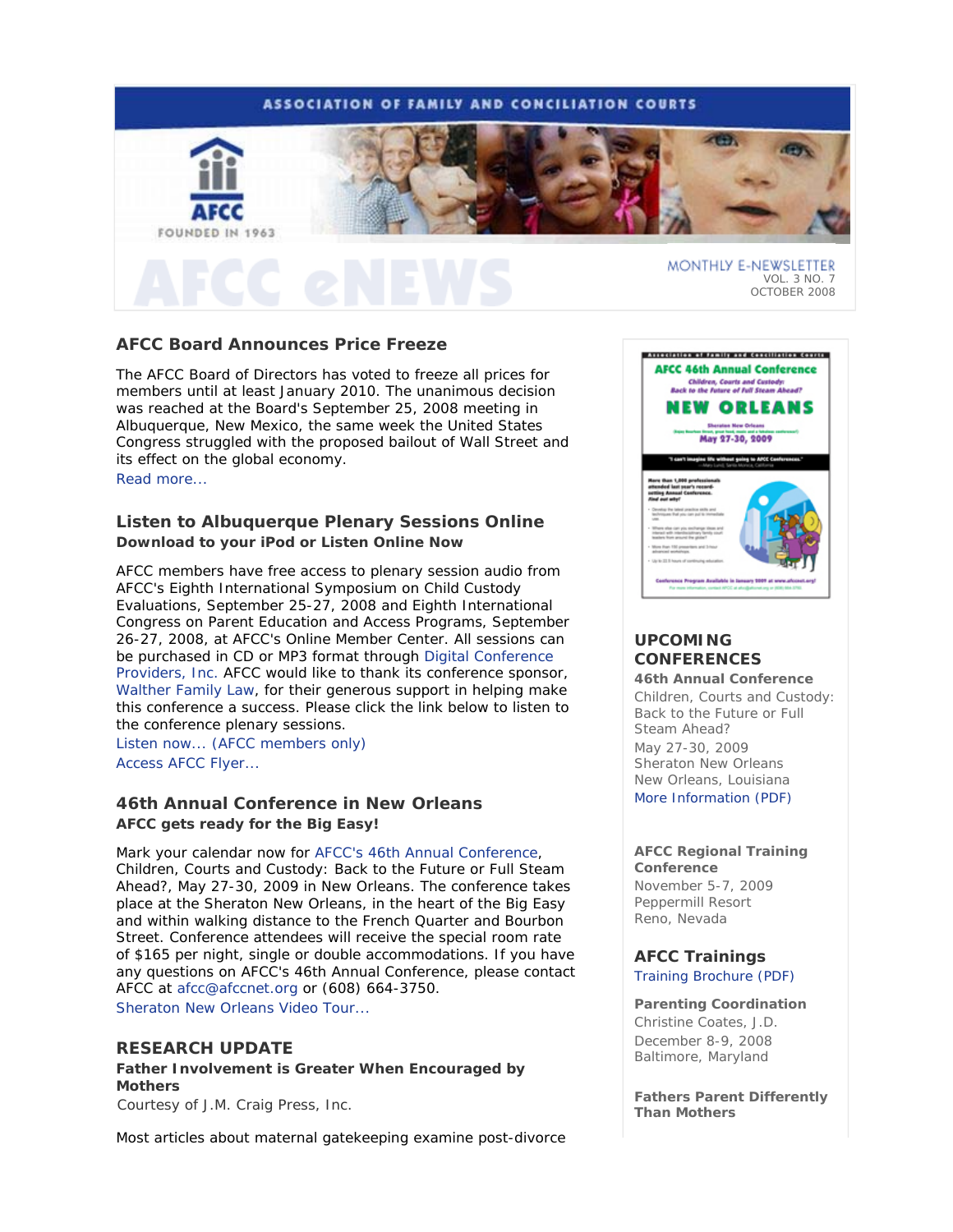co-parenting situations. This study examines intact families and followed them from before to after a child's birth. Read more...

# **ASK THE EXPERTS**

### **Ten Tips for Judges and Judicial Officers in Matters with Self-Represented Parties**

*by Hon. Emile Kruzick, Hon. David Aston, Hon. Peter Boshier and Hon. Hugh Starnes* 

Self-represented parties present a great challenge to judges and judicial officers and are growing in numbers throughout the world. This distinguished international (Canada, New Zealand and U.S.) panel of judges has compiled a list of tips to help the judiciary fairly and equitably treat clients who may be representing themselves and to guide them smoothly through the judicial process.

Read now...

# **FEATURED e-NEWSLETTER**

*The Judges' Page* is an electronic newsletter produced, in collaboration, by NCJFCJ (National Council of Juvenile and Family Court Judges) and CASA (Court Appointed Special Advocates). Judge J. Dean Lewis, a former NCJFCJ President, is the editor of The Judge's Page. The newsletter focuses on permanency and other dependency court issues.

Read eNewsletter...

# **FEATURED ARTICLES**

### **Blended Families: Protecting Children The Second Time Around**

*by Dr. Lynne C. Halem, courtesy of Mediate.com* 

Prenuptial agreements are usually crafted to protect one's financial assets if the marriage should dissolve. When people marry for the second time, they often have children to consider. Prenuptial agreements can bring peace of mind to all parties in a subsequent marriage if they provide for all possible scenarios and how they want them to affect their children. Read more...

# **Engaging and Empowering the "Non Professionals" as Participants in Child Protection Mediation**

*by Marilou Giovannucci, M.S.*

 "Non Professionals" is a term that has been used to describe the parents and relatives invited to participate in child protection mediation. Ms. Giovannucci makes the case that those individuals with "personal" rather than "workplace" involvement in these cases are extremely valuable and necessary and should not be diminished by using a term that conjures an impression of someone less important than the "professional." She continues to make her argument about how to engage and empower those with a personal interest in each case. Read more...

*Marsha Kline Pruett, Ph.D.* December 10-11, 2008 Baltimore, Maryland

### **Parenting Coordination**

*Robin M. Deutsch, Ph.D.*  February 9-10, 2009 New Orleans, Louisiana

### **Attachment, Alienation and Access**

*Arnold Shienvold, Ph.D.* February 11-12, 2009 New Orleans, Louisiana

# **AFCC Chapters**

#### **New York Chapter Annual Conference**

November 7, 2008 Association of the Bar of the City of New York New York, New York

www.afccny.org

### **Arizona Chapter Annual Conference**

January 30-February 1, 2009 Hilton Sedona Resort and Spa Sedona, Arizona www.azafcc.org

#### **California Chapter Annual Conference**

February 6-8, 2009 The Mark Hopkins Hotel San Francisco, California

www.afcc-ca.org

### **Florida Chapter Annual Conference**

February 27-28, 2009 Renaissance Hotel Tampa, Florida afccnet.org

**JOIN AFCC**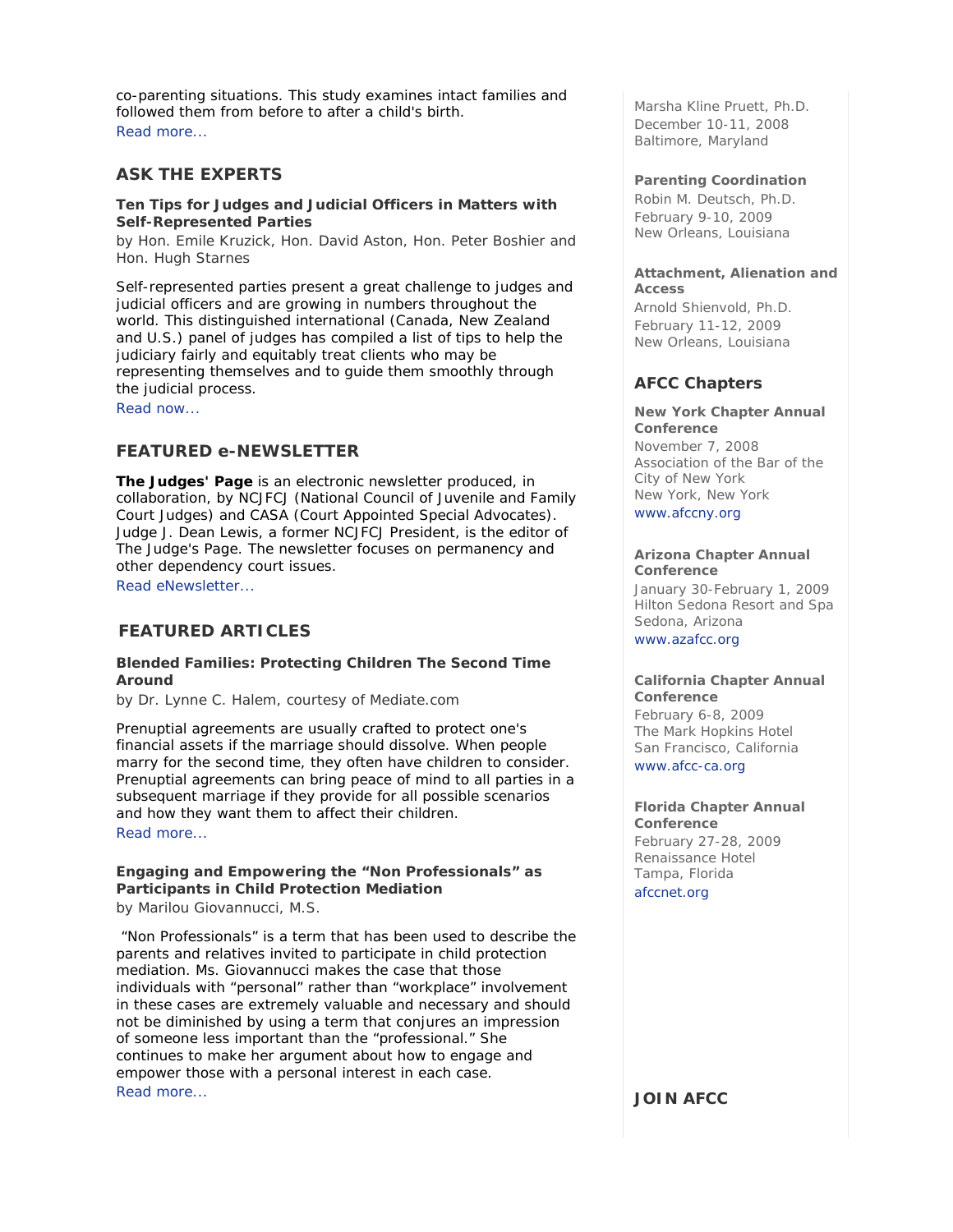# **INTERNATIONAL NEWS**

# **Married Couples Who Lose Their Jobs More Likely to Divorce**

*by Martin Beckford, courtesy of Telegraph.co.uk* 

Unemployment not only takes a financial toll, but can also take an emotional one. Read more...

# **Cambodian Couple Cut Home in Half**

*Courtesy of BBC News* 

This couple sought their own solution to lengthy and costly divorces.

Read more...

# **DOMESTIC NEWS**

# **Family Law attorneys adjusting divorce strategy for real estate market**

*by Jack Zemlicka, courtesy of Wisconsin Law Journal*

The real estate market has definitely changed in recent times, and houses are not selling as quickly as they used to when a couple divorces and is trying to separate their assets. Click below to read how family attorneys are addressing this issue. Read more...

# **FEATURED CASE**

### **Frozen embryo case decided by the Oregon Court of Appeals**

AFCC member Bill Howe successfully argued before the Oregon Court of Appeals that his client, the wife in a divorce, should be allowed to decide to have six frozen embryos either destroyed or donated to science rather than implanted in a surrogate as the husband wished. The parties had been married for four years, had one child by natural means, wished for another and engaged the fertility program at Oregon Health Science University when they could not conceive. They signed an agreement with OHSU, which the Court held allowed the wife to solely determine the disposition of the parties' six frozen embryos after they divorced two years later. Oregon is now the ninth state to rule on this issue. In every case the Courts have refused, using different legal theories, to force a party to become a parent against their will. Dahl and Angle was decided on October 8, 2008. Read Opinion...

Are you a member? Join or Renew...

AFCC offers member benefits that promote excellence in practice. View member benefits...

# **EMAIL UPDATE**

Subscribe, Unsubscribe or Update Your Email Address. AFCC will never share, distribute or publicize your email address.

# **ABOUT AFCC eNEWS**

*AFCC eNEWS* is a monthly e-newsletter published by the Association of Family and Conciliation Courts (AFCC). *AFCC eNEWS* provides professionals with timesensitive and up-to-date topics including practice tips, research innovations and international news. AFCC eNEWS archive...

### **Web Site Version:**

If you are having trouble viewing this email correctly, please view the Web site version by clicking here.

### **Editor:**

Leslye Hunter editor@afccnet.org

AFCC welcomes your comments, questions or feedback. Please email the editor by clicking here.



Madison, WI 53719 Phone: 608.664.3750 Fax: 608.664.3751

afccnet.org

Professionals dedicated to improving the lives of children and families through the resolution of family conflict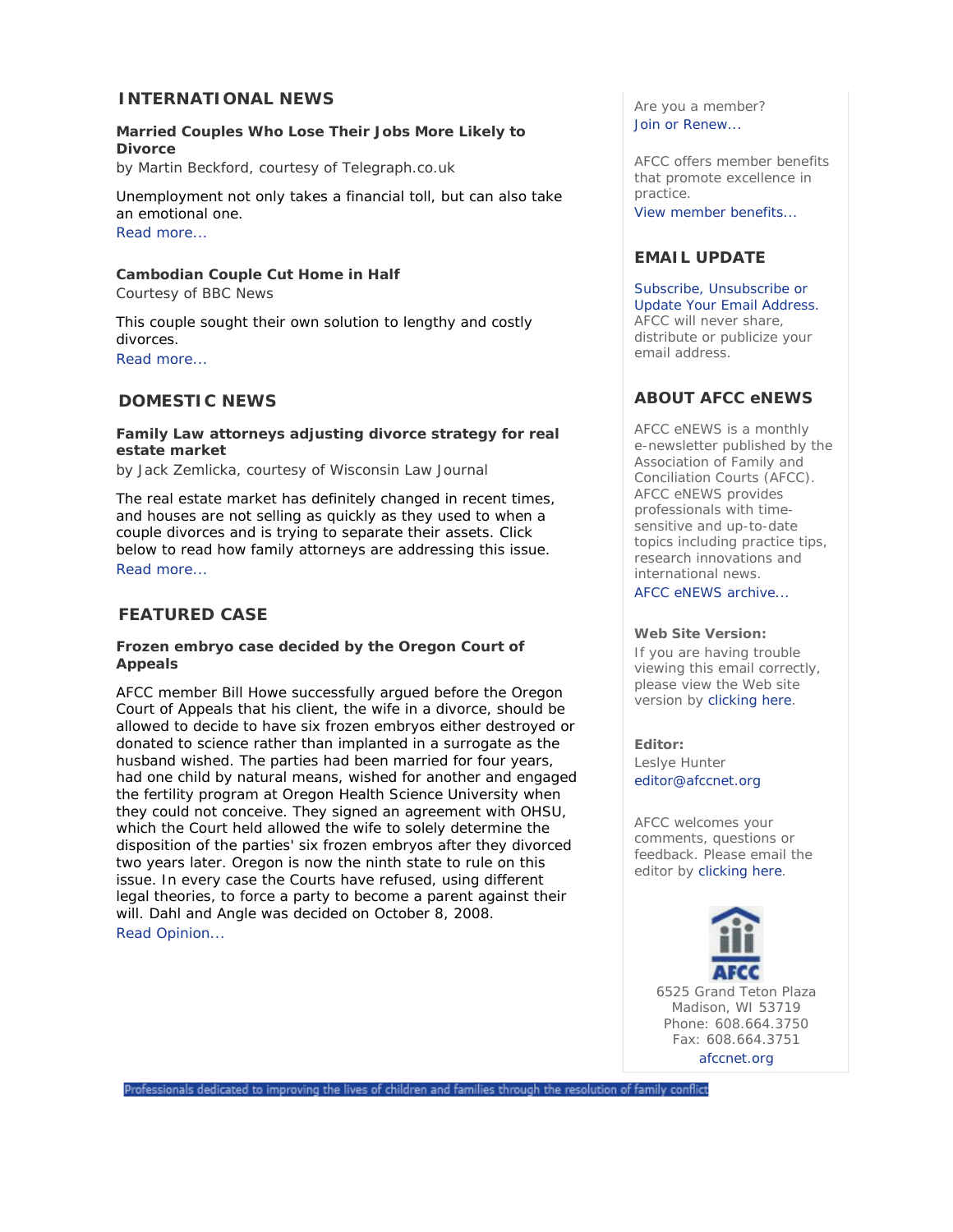



**Family Court Review** 

**AFCC Conference Audio** 

**AFCC News** 

- **Member Directory**
- **Member Resources**
- **Chapter Resources**

#### **AFCC HOME**



**Father Involvement Is Greater When Encouraged by Mothers** 

*Courtesy of J.M. Craig Press, Inc.*

*Schoppe-Sullivan, S. J., Brown, G. L., Cannon, E.A., Mangelsdorf, S. C., and Sokolowski, M. S. [2008]. Maternal Gatekeeping, Coparenting Quality, and Fathering Behavior in Families with Infants. Journal of Family Psychology, 22, 389 – 398.*

We have reviewed a number of articles regarding maternal gatekeeping [See Digests: 5, 1; 7, 1; 8, 2 and 9], but most of these studies examined post-divorce co-parenting situations. This study examined intact families and followed them from before to after a child's birth.

The authors studied 97 families recruited from the community. The couples had been married an average of 4 years, and 63% were having their first child. The vast majority were Caucasian. Eighty-seven percent of the mothers and 79% of the fathers had college degrees and were middle class.

The parents were assessed three months prior to a child's birth, and nearly four months after the child was born. Each parent was given a series of questionnaires regarding his or her attitudes about parenting and the father's role. At the follow up, the parents were given questionnaires regarding co-parenting, cooperation, and father involvement in child care. Then they were briefly observed interacting with their child.

#### **The authors found that:**

- Fathers were more involved and seen as more competent when they were encouraged by mothers.
- When fathers were encouraged, the quality of the co-parenting was viewed as higher by mothers.
- Father involvement and competence were both related to more progressive views of fathering on the part of both parents.
- When mothers were more critical and/or more traditional in their parenting values, fathers were less involved.
- When fathers were disinclined to become involved in co-parenting, mothers' encouragement contributed to their becoming more active.

The conclusion we draw from this article is that fathers' involvement and competence hinge on mothers' encouragement. That is, when mothers encourage fathers, the fathers are more likely to be more involved and become more competent. When mothers are not encouraging, both involvement and competence can be expected to be less.

#### **Critical Analysis**

While we have reviewed similar research in the past, there are three advantages to this study. First, the authors studied intact families. Second, the families were evaluated both prior to and after the birth of a child.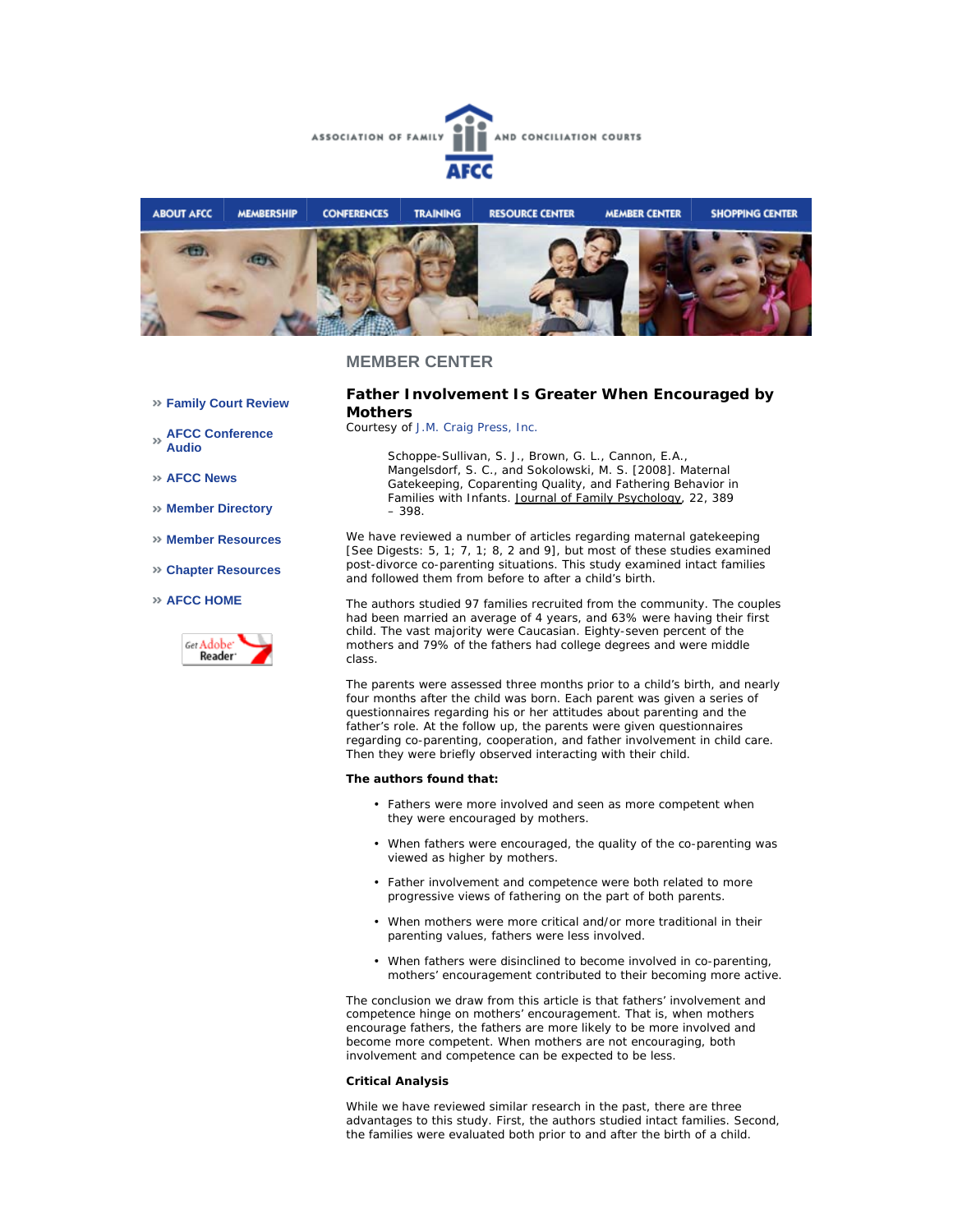Third, the authors conducted behavioral observations that corroborated the result from the questionnaires. A shortcoming is that the families were followed for only three months after the child's birth. We hope that longer term follow-up studies will be published. Finally, 63% of the participants were first time parents, but the authors did not report when there were differences for those who already had children.

#### **Recommendations**

When custody disputes arise, parents are often inclined to criticize the other as a poor caregiver. We presume that both parents may have been competent caregivers and that such allegations arose as a result of the deteriorating parental relationship. Only careful assessment can make this determination; this is one place where collateral sources of information can be most helpful.

In some cases, custody disputes arise between parents who were never married or married only briefly. In such cases, parents may have had little or no opportunity to form co-parenting relationships and specifically for mothers to feel comfortable encouraging father involvement. As a result, mothers may accuse fathers of incompetence and noninvolvement in childrearing. While this may be true in some cases, observing fathers with their children will provide direct evidence to support or refute mothers' allegations.

*For this as well as other valuable research visit J.M. Craig Press online at www.jmcraig.com or call (877) 960-1474. AFCC members receive a 25% discount on all J.M. Craig Products.*

J.M. Craig Press, Inc., 12810 Hillcrest Road, Suite 217 Dallas, TX 75230 (972) 960-1472 or (877) 960-1474

*Copyright © 1999 - 2008 J.M. Craig Press, Inc.*

6525 Grand Teton Plaza, Madison, WI 53719 Phone 608.664.3750 Fax 608.664.3751 afcc@afccnet.org www.afccnet.org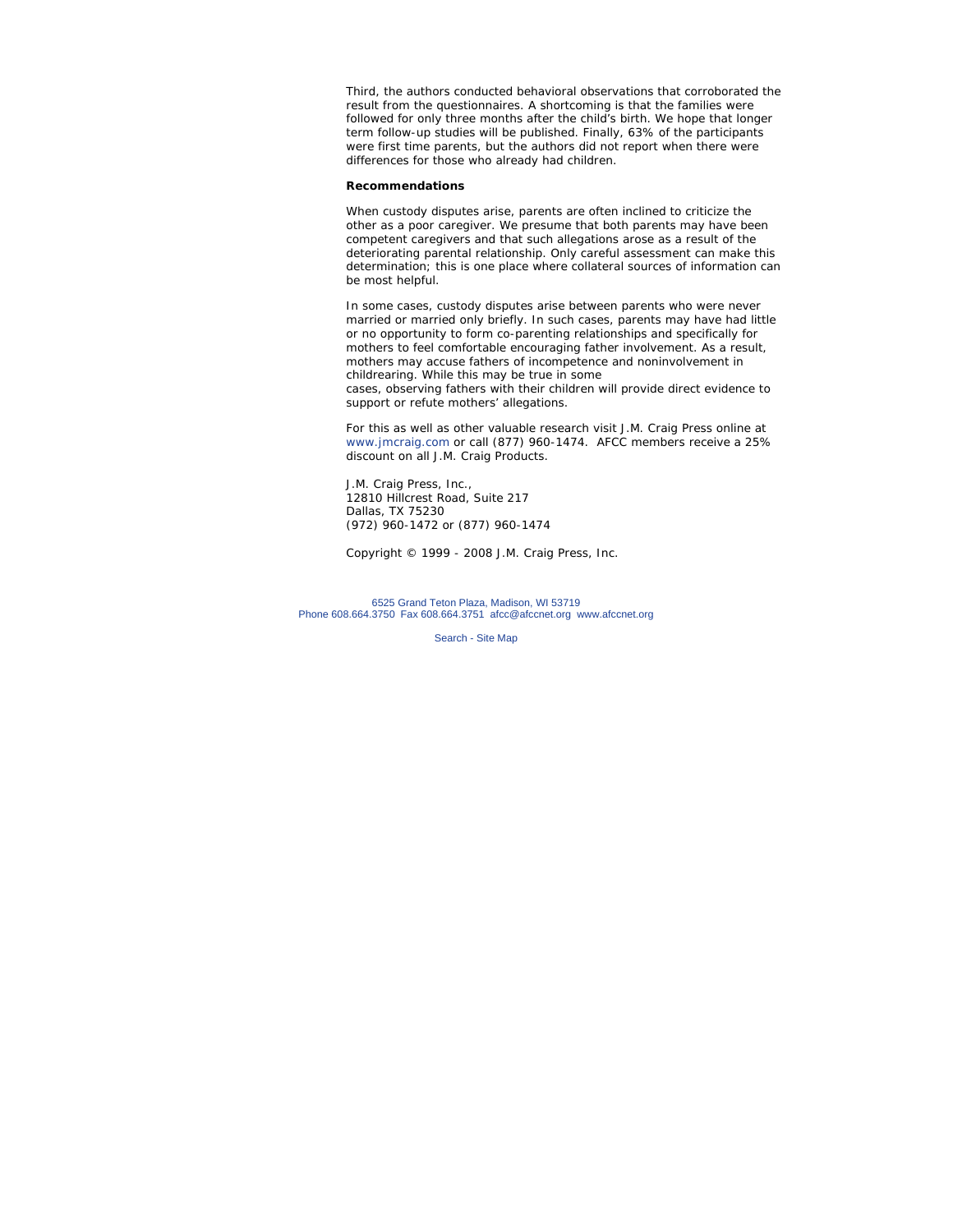



- **Family Court Review**
- **AFCC Conference Audio**
- **AFCC News**
- **Member Directory**
- **Member Resources**
- **Chapter Resources**

### **AFCC HOME**



### **Engaging and Empowering the "Non Professionals" as Participants in Child Protection Mediation**  *by Marilou Giovannucci, M.S.*

*Marilou Giovannucci is a Manager in the Connecticut Judicial Branch Court Operations Division. Marilou is a member of the Association of Family and Conciliation Court. She has provided consultation and training in the area of the use of mediation in child welfare cases for many years.*

Who are the "Non-Professionals" and why do they need to be engaged and empowered to participate in mediation?

The term "non-professional" is often associated with parents—biological, foster and adoptive—and other relatives who are invited to participate in child protection mediation. The mere description of these individuals as "non-professional" conjures a picture of someone less important, less capable, not worthy of attention.

This article begins by suggesting that we redefine the use of the term "non -professional" participants as "personal" participants. There are individuals who are part of child protection cases whose interest is "personal" as opposed to those for whose involvement is "defined by their career in the workplace."

The intent is not to place weight or importance on one group over another nor does it suggest that the distinction has any bearing on an individual's commitment to children and families. It is simply illustrative of the need to realign our thinking and actions relative to the foundations of engagement and empowerment in the context of child protection mediation. The value of engaging and empowering child protection mediation participants is at the center of the principles of the process.

We often define child protection mediation as a multi-party conflict resolution process that utilizes a specially trained neutral and impartial person to assist families, including foster/adoptive parents, other relatives and supportive persons, attorneys and child protective services agency representatives with complex and emotionally laden issues related to child abuse and neglect, custody, guardianship and adoption. The dispute most often originates when the state mandated body has brought litigation before the judiciary for reason of safety and well being of child(ren).

Participants can include parents and others with significant ties to the child or the family and who may have a role in the case, such as foster parents or other immediate or extended family members. Persons who can provide support or assistance at or after the mediation, such as service providers and advocates, and individuals who may have a cultural role, such as a tribal representative, may also attend.

Given the aforementioned definition of those individuals with a personal interest in a child protection case, the need for engagement and empowerment becomes clearer. The setting in which child protection cases exist is fraught with rules, policies, terminology, culture and idiosyncrasies that are at best foreign to those who do not work within the system. Add to it the involuntary /adversarial nature of involvement,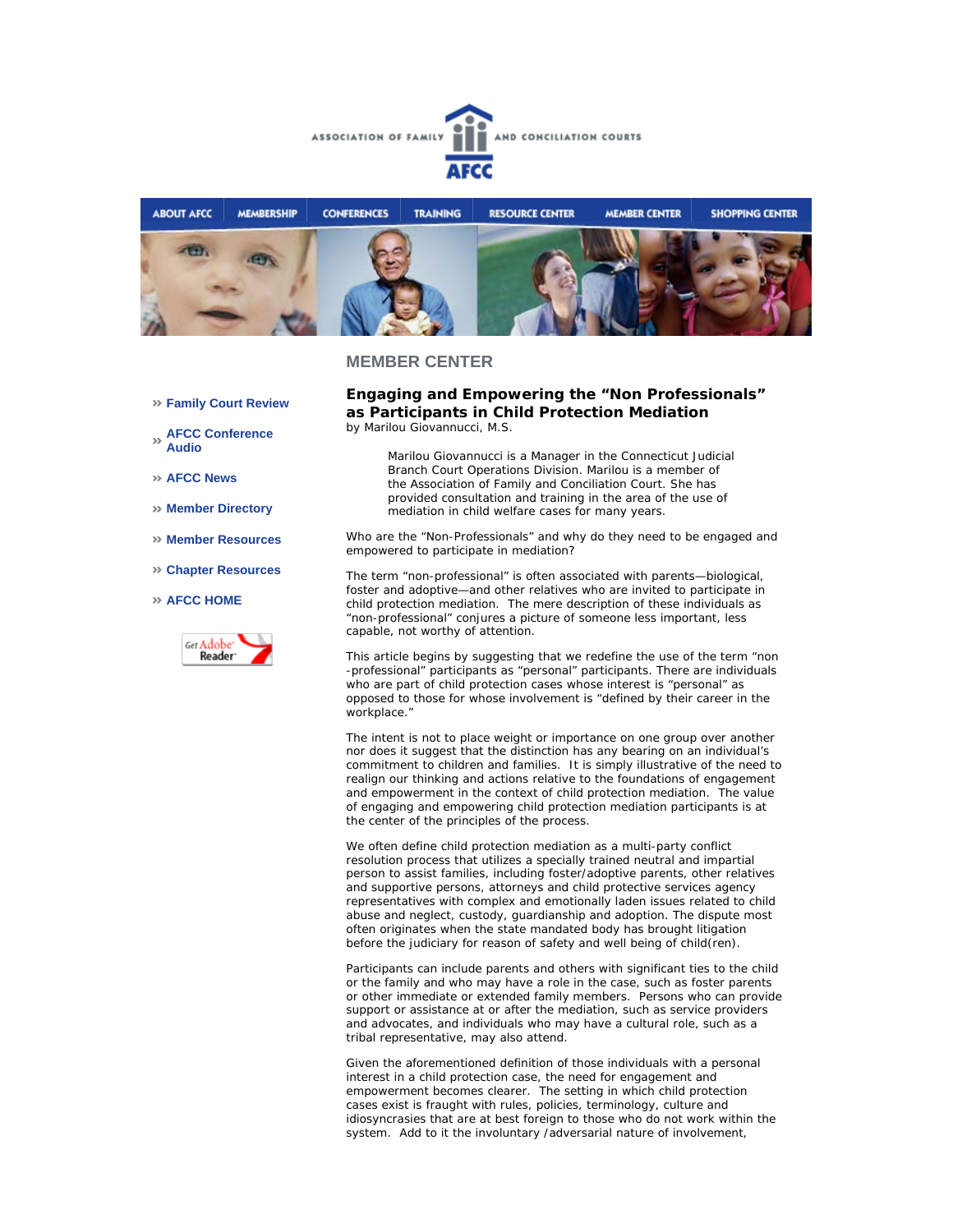compromising conditions of poverty, unfamiliar language and culture, cognitive, emotional, physical problems and limitations, substance abuse and psychiatric disorders and fear of losing one's children often present in the individuals who are subject of these cases.

Child protection mediation has long been lauded as a significant strength of the conflict resolution process. There have been a multitude of studies that speak to the positive benefits of parents and others participating in mediation. Studies speak about the high level of satisfaction expressed by participants. Highlights include reports of feeling and being treated with respect and dignity, improved discussion of case issues, better understanding of other parties concerns, increased compliance with case plans and overall improvement in child permanency.

So how do we engage and empower parents and others to make their experience in mediation valuable to them and to other participants?

#### **Here are some key basics to consider:**

#### **Connecting:**

Assumptions should not be made about how parents find out about mediation and what they know about the process. In the hurried, fast paced environments that constitute child welfare agencies and courts, parents are most often left with limited time to speak to their attorneys, they may be apprehensive about conferring with a CPS worker and they may be intimidated by the case proceedings they attend, whether at the child welfare agency or the court.

It is therefore essential that someone, preferably not connected with the child welfare agency or the court case, contact the parents to begin the process of engagement. In various programs, a coordinator may take on this role. In others, it may be the mediator assigned to the case.

Making an initial contact to explain how a case found its way to mediation is a first step in assuring cooperation and participation. It is at this point where the parents can clarify what has happened in their case and how the case got referred to mediation.

#### **Education:**

Once the initial contact has been made, the next step is to help the parents understand what mediation is, what the mediator's role will be and how they fit into the mediation process**.**

Education about what is involved and expected in child protection mediation, while not limited to those with a personal interest in a case, is especially critical. Before any mediation session can take place, a thorough explanation of the process must be given. A thorough discussion of how the mediation will take place, any limitation on the process and who can and will participate is essential. It is important for the parent to have concerns about participation understood and acknowledged. In a sense, the education process serves to "normalize" the experience across the entire spectrum of participants, both "professional" and "personal."

#### **Preparation:**

Preparation refers both to the advanced work that must be done with the parents and ensuring that the mediator is prepared. Participant preparation includes allowing the parents to articulate any issues and concerns that they would like discussed at mediation. A neutral person can help the parents frame what they would like to say and what they would like to take away from the session. Parents should also be invited to identify other individuals who might serve as a resource or support for them in or after the mediation. A sense of ownership of the issues and possible outcomes in the process is accomplished through preparation.

The second aspect of preparation is mediator preparation. The mediator, after conferring with the parents should have a "game plan" for assuring that the parents can fully participate. Mediator training and experience improve the likelihood that a parent's participation will be a positive experience.

#### **Accommodation:**

Cultural/Ethnic differences, social norms and values, and other structural considerations, including power structure, communication styles, personal constraints such as cognitive, physical and mental health impairments, concern for one's safety and well-being are factors that must be known and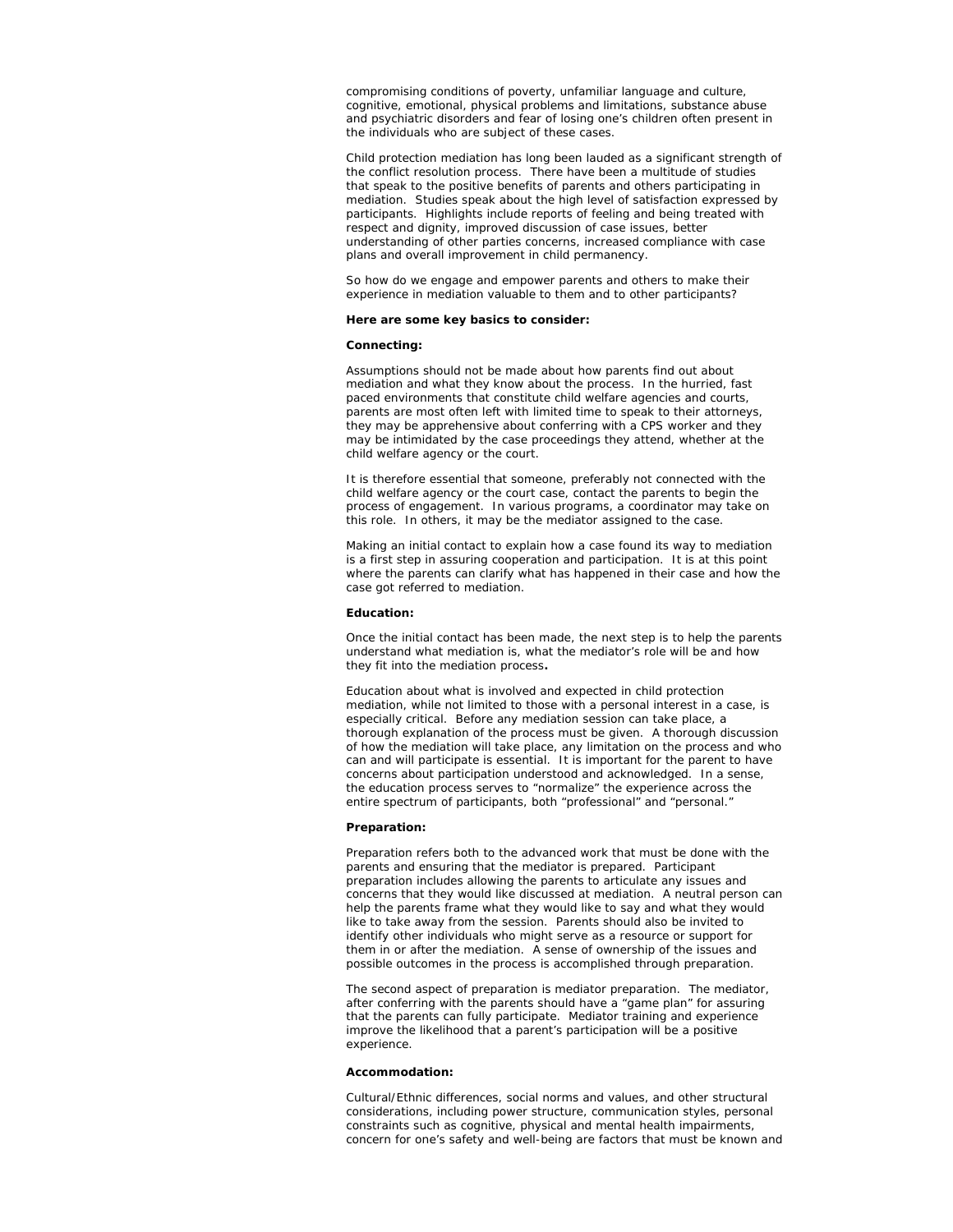accommodated to allow for unimpeded participation by parents and others.

When information about these factors is gathered in advance by the program coordinator or mediators, it is more likely that a planned accommodation can be made. Failure to address these factors can result in a participant's not feeling heard and not being able to engage in the mediation in a manner that is satisfying to them. Controlling for or limiting the impact of these nuances promotes mutual respect and understanding.

#### **Conclusion:**

In summary, every effort should be made to de-mystify the mediation process, create a mutual understanding of motivation for participation, issues and desired outcomes, constraints and limitations. Parents and others should be made to feel that the mediation process belongs to them as much as anyone else and that they have control over their participation and the ultimate outcome of the case.

#### **Endnotes**

Anderson, Gary R. and Whalen, Peg, *Permanency Planning Mediation Pilot Program: Evaluation Final Report,* Michigan State University School of Social Work (June 2004).

Gatowski, Sophia I, Dobbin, Shirley A, Litchfield, Melissa, Oetjen, Jason. *Mediation in Child Protection Cases: An Evaluation of Washington D.C. Family Court Child Protection Mediation Program,* National Council of Juvenile and Family Court Judges, Technical Assistance Brief. (April 2005).

Mayer, Bernard. *Mediation in Child Protection Cases: The Impact of Third-Party Intervention on Parental Compliance Attitudes.* Mediation Quarterly, No. 24 (1985).

Thoennes, Nancy. *Hamilton County Juvenile Court, Permanent Custody Mediation*. (October 2002).

6525 Grand Teton Plaza, Madison, WI 53719 Phone 608.664.3750 Fax 608.664.3751 afcc@afccnet.org www.afccnet.org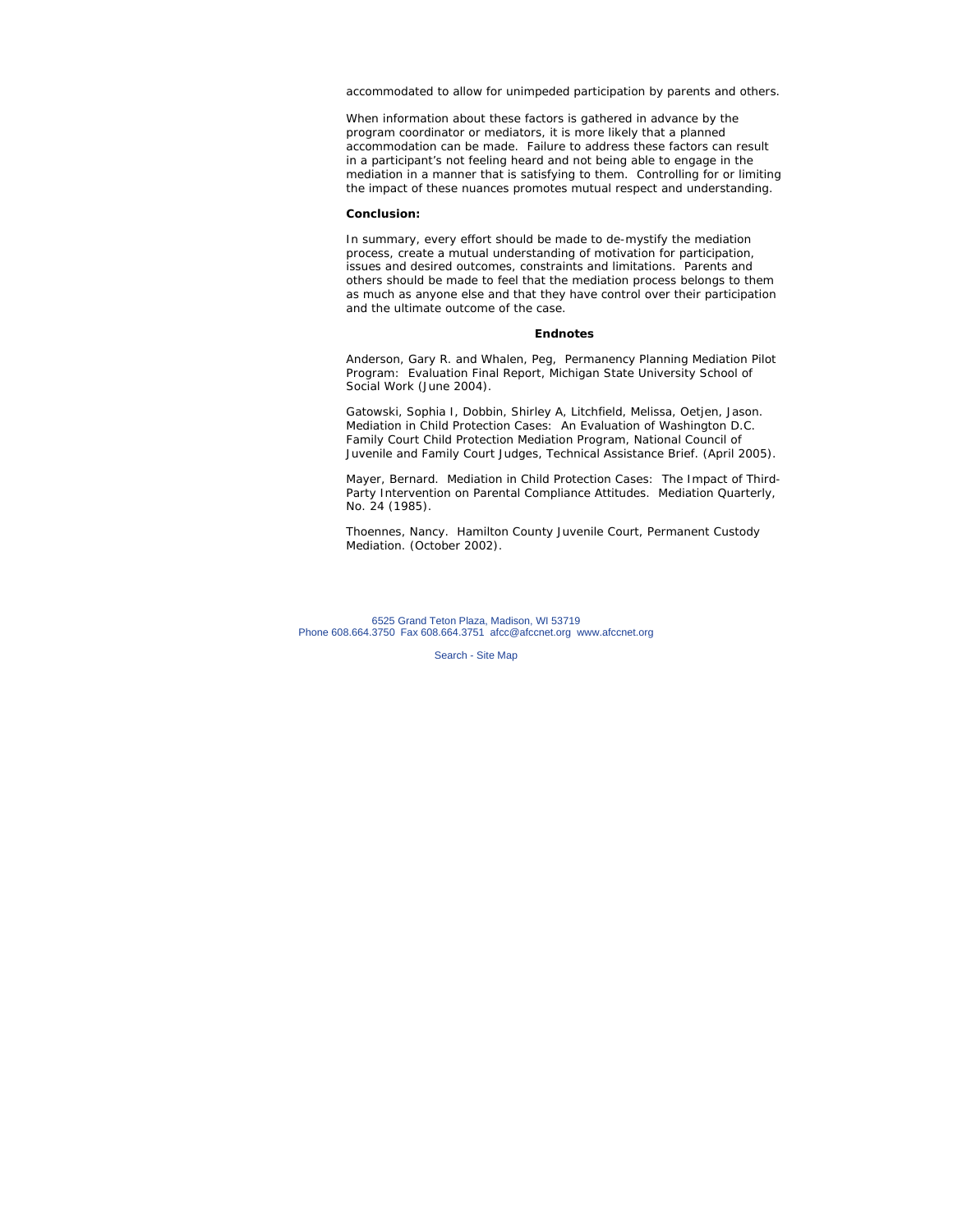



- **Family Court Review**
- **AFCC Conference Audio**
- **AFCC News**
- **Member Directory**
- **Member Resources**
- **Chapter Resources**
- **AFCC HOME**



**AFCC Board Announces Price Freeze** 

The AFCC Board of Directors has voted to freeze all prices for members until at least January 2010. The unanimous decision was reached at the Board's September 25, 2008 meeting in Albuquerque, New Mexico, the same week the United States Congress struggled with the proposed bailout of Wall Street and its effect on the global economy.

"Everywhere we look, prices are increasing," said AFCC President Dr. Robin Deutsch. "Gas is up, groceries cost more, inflation is higher and so is the cost of doing business for AFCC. But we have experienced significant growth in the last few years, which has strengthened our financial health. The price freeze is AFCC's way of telling members that we appreciate their loyalty during these difficult times."

Dr. Deutsch noted that the freeze will extend to registration fees for conferences, training programs and pre-conference institutes as well as publication prices and membership dues. "We actually have not raised dues since 2001," she said, "but given the cost of doing business, we have been seriously considering a small increase. Discussions of any increase are now on hold until 2010." According to Dr. Deutsch, the freeze will not apply to non-member prices but the association will make every reasonable effort to hold the line there as well.

6525 Grand Teton Plaza, Madison, WI 53719 Phone 608.664.3750 Fax 608.664.3751 afcc@afccnet.org www.afccnet.org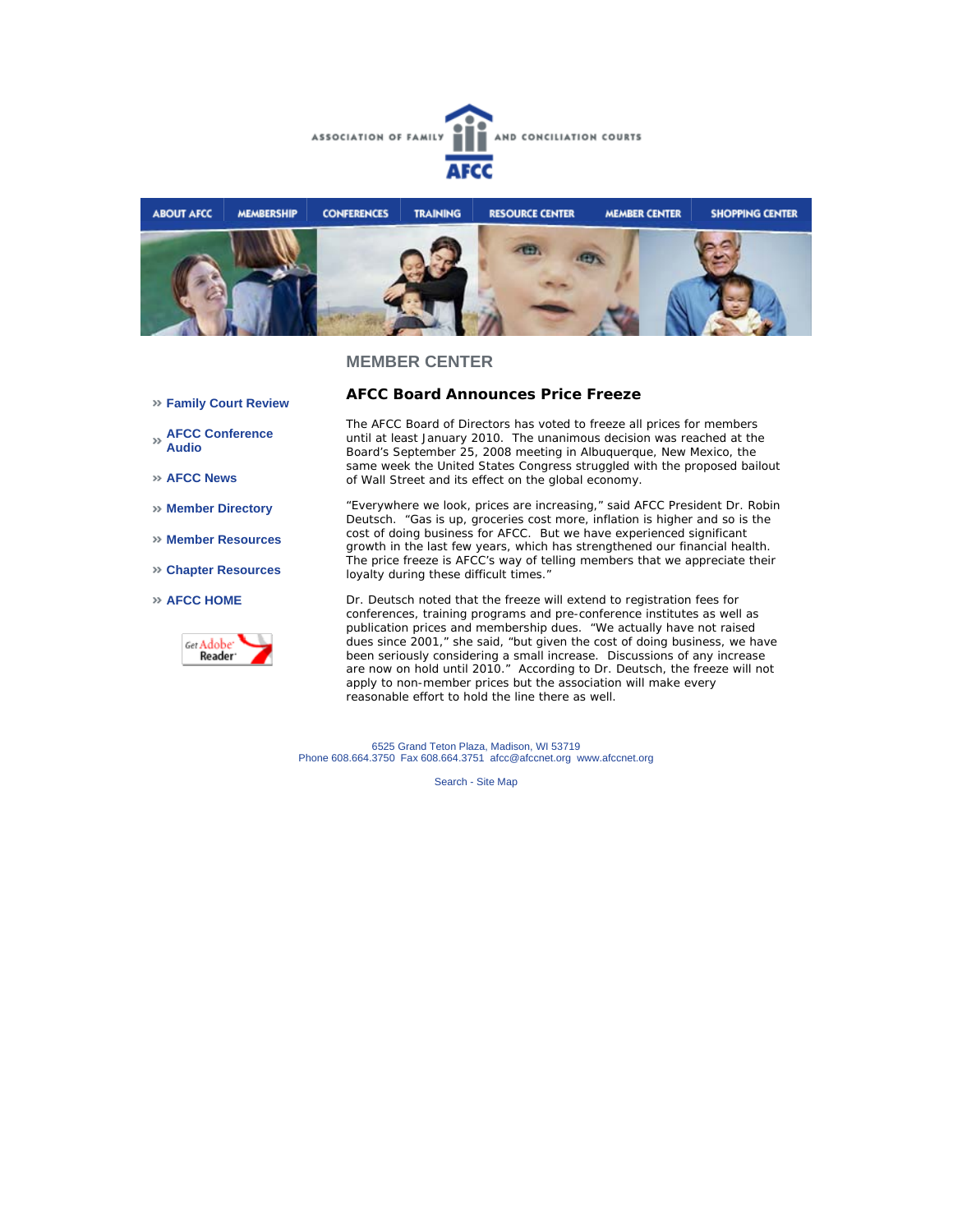



### **ASK THE EXPERTS**

# **Family Court Review**

**AFCC Conference Audio** 

**AFCC News** 

- **Member Directory**
- **Member Resources**
- **Chapter Resources**

#### **AFCC HOME**



**Ten Tips for Judges and Judicial Officers in Matters with Self-Represented Parties**

*by Hon. Emile Kruzick, Hon. David Aston, Hon. Peter Boshier and Hon. Hugh Starnes*

Self-represented parties present a great challenge to judges and judicial officers and are growing in numbers throughout the world. This distinguished international (Canada, New Zealand and U.S.) panel of judges has compiled a list of tips to help the judiciary fairly and equitably treat clients who may be representing themselves and to guide them smoothly through the judicial process.

#### **1. Maintain Order**

It is the role of the judge or judicial officer to control the courtroom and the proceeding. The judge should maintain that control with both the parties and the lawyer(s).

#### **2. Inform of Rights of Parties**

The judge or judicial officer should ensure that the self represented person is aware of his/her right to counsel. If the person wants to be represented by a lawyer the person should have reasonable opportunity to get legal advice or hire a lawyer.

#### **3. Ensure Clarification**

The judge or judicial officer should ensure the specific issues before the court are clarified and that the judge or judicial officer understands what the litigant is asking.

#### **4. Understand the Role**

The role of a judge or a judicial officer is as a judge and not that of counsel. However the judge or judicial officer should ensure, without educating the litigant, that the person understands that the procedural and evidentiary rules will be followed and that it is the obligation of the self represent to respect those rules and procedures.

#### **5. Maintain Boundaries**

The judge or judicial officer should not engage in conversation with the litigant or the lawyer(s). The judge should not engage in argument and should terminate any such disagreement dispassionately.

#### **6. Exhibit Fairness**

The judge or judicial officer should ensure that the person leaves the courtroom with the sense that he/she was dealt with fairly and had an opportunity to be heard.

#### **7. Treat Both Sides Equally**

The judge or judicial officer should be sensitive to the difficult position of counsel as well as the litigant, but treat both sides equally.

#### **8. Be Cognizant of Emotions**

The judge or judicial officer should be sensitive to tone, vocabulary and body language. Attempt to use questions rather than assertions in the dialogue with the self represented person.